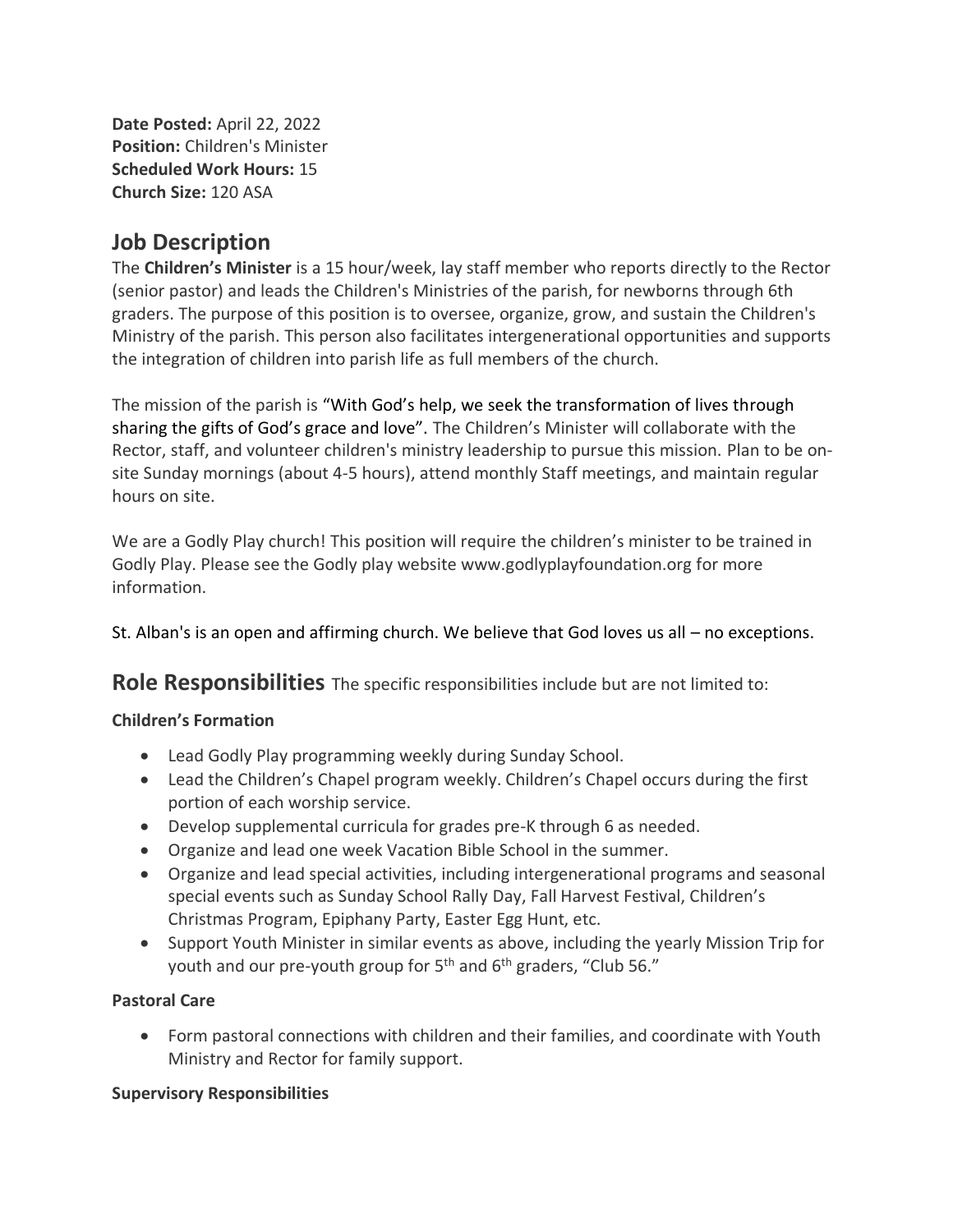- Recruit, train, and nurture adult leaders of Sunday School and Children's Chapel.
- Supervise nursery staff (primarily for Sundays.)
- Collaborate with a leadership team (Family Formation Guild) for Children's Ministry to foster effective leadership, discernment, accountability, and connection to the parish.
- Prepare and manage the approved Children's ministry program budget.
- Ensure that all adults working with children are certified in "Safeguarding God's Children" (for the prevention of abuse and sexual misconduct in the church).
- Assist in communicating, promoting, and debriefing church programs and opportunities to serve inside and outside the parish.
- \* Other duties as assigned by the Rector.

# **Qualifications**

- A Christian committed to Jesus Christ, and to the church as the Body of Christ.
- A passionate desire to help kids discover the love of God and grow as members of the faith community.
- Skills and experience as a creative and effective teacher of young children, including skills in using various modes of learning and classroom management.
- Demonstrated skills and attributes in:

Responsibility, organization, and effective, healthy communications

Building fun, caring, and trusting relationships with kids and adults

Flexibility and patience

Initiative, solution-oriented problem-solving, reliability, and accountability

Group/team leadership, training, mentoring, teaching, facilitation

- Experience implementing Godly Play and/or various other Children's Ministry curricula.
- Ability to recruit, train and support volunteer teachers.
- Ability to relate well with children, teenagers, and young adults as well as older members of the parish.
- An understanding of and respect for the Anglican / Episcopal tradition.
- Ability to work graciously with people of various backgrounds and views.
- Good judgment in boundaries (personal and professional) and in the wise and responsible use of technology and social media.
- Ability to engage in indoor and outdoor activities and games with kids.

# **Education and Experience**